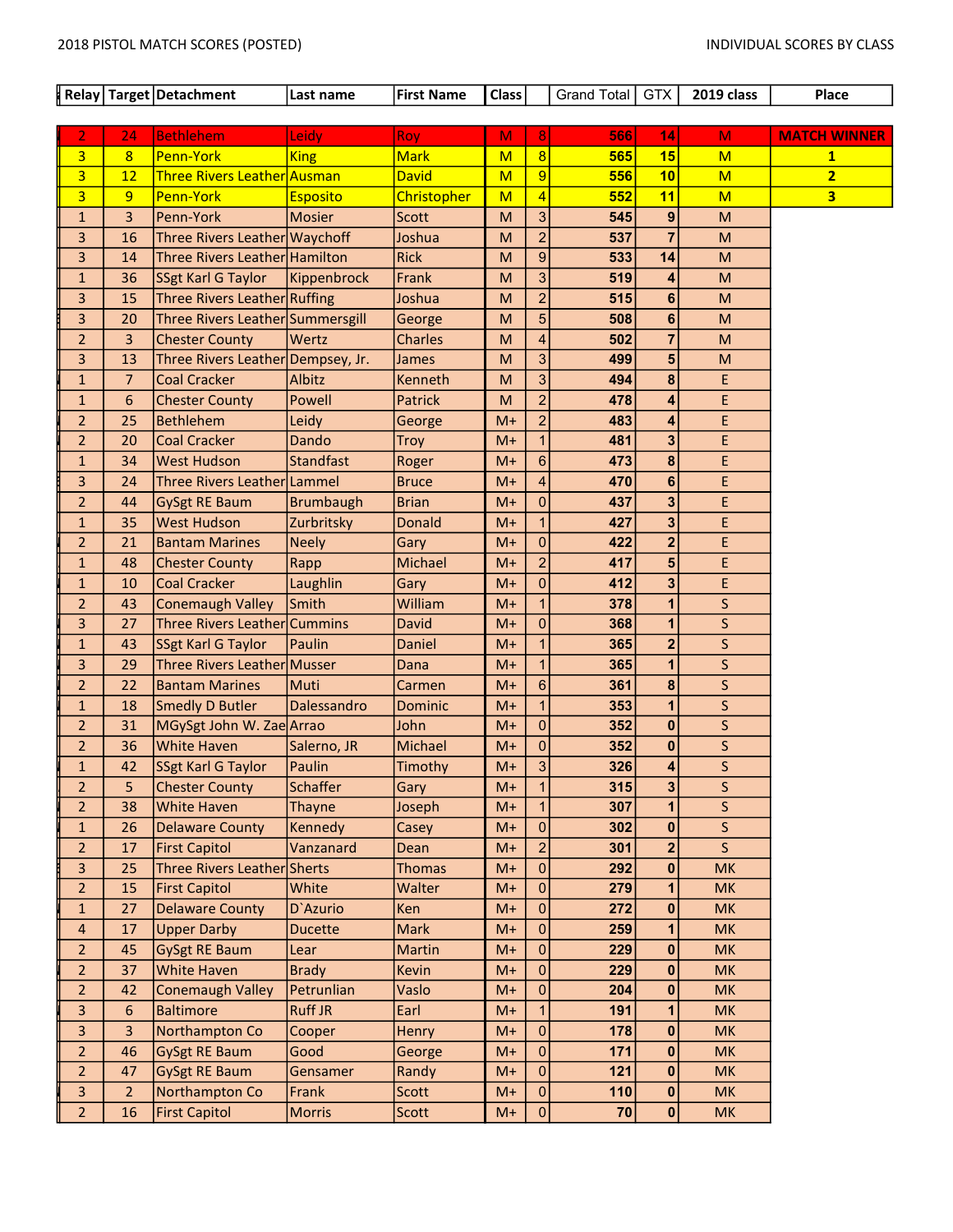|                |                | Relay Target Detachment           | Last name      | <b>First Name</b> | <b>Class</b> |                         | Grand Total GTX |                         | 2019 class | Place                   |
|----------------|----------------|-----------------------------------|----------------|-------------------|--------------|-------------------------|-----------------|-------------------------|------------|-------------------------|
|                |                |                                   |                |                   |              |                         |                 |                         |            |                         |
| 3              | 19             | Three Rivers Leather Cole         |                | <b>Scott</b>      | E            | 5 <sup>1</sup>          | 516             | $\vert 8 \vert$         | M          | $\overline{\mathbf{1}}$ |
| $\overline{4}$ | 38             | <b>Central Bucks</b>              | Joseph         | <b>Kier</b>       | E            | $\overline{5}$          | 508             | 10                      | M          | $\overline{2}$          |
| $\overline{1}$ | 11             | <b>Coal Cracker</b>               | <b>Marsden</b> | Luke              | E            | 5 <sup>1</sup>          | 504             | $6\phantom{1}$          | M          | 3 <sup>2</sup>          |
| $\overline{4}$ | 37             | <b>Chester County</b>             | Saenz          | Robert            | Ė            | 3 <sup>1</sup>          | 490             | 4                       | E          |                         |
| $\mathbf{1}$   | 22             | <b>Delaware County</b>            | Vangorden      | Alexander         | Ė            | $\overline{2}$          | 483             | 5                       | E          |                         |
| 3              | $\overline{7}$ | Penn-York                         | Perozzi        | <b>Duane</b>      | Ė            | 3 <sup>1</sup>          | 481             | 5                       | E          |                         |
| $\mathbf{1}$   | 20             | <b>Delaware County</b>            | Zell           | Gerry             | Ė            | $\overline{1}$          | 470             | 3                       | E          |                         |
| $\mathbf{1}$   | 44             | <b>Wyoming Valley</b>             | Gosiewski      | Paul              | E.           | $\mathbf{1}$            | 462             | $6\phantom{1}$          | E          |                         |
| 3              | 18             | Three Rivers Leather Coutu        |                | Howard            | Ė.           | $\overline{1}$          | 461             | $\overline{\mathbf{2}}$ | E          |                         |
| 3              | $\mathbf{1}$   | Northampton Co                    | Ayers          | <b>David</b>      | E            | $\overline{2}$          | 460             | 5                       | E          |                         |
| $\mathbf{1}$   | 8              | <b>Coal Cracker</b>               | Clarkson       | Joe               | Ė            | 3 <sup>1</sup>          | 457             | 4                       | E          |                         |
| $\mathbf 1$    | 30             | <b>West Hudson</b>                | Steven         | Kendall           | E.           | 3 <sup>1</sup>          | 447             | 6                       | E          |                         |
| 3              | 23             | Three Rivers Leather Popovich     |                | Matthew           | E.           | $\mathbf 0$             | 442             | 1                       | E          |                         |
| $\mathbf 1$    | 12             | Shangri-La                        | <b>Harting</b> | George            | E.           | $\overline{0}$          | 438             | $\bf{0}$                | E          |                         |
| $\mathbf{1}$   | 23             | <b>Delaware County</b>            | Mansfield      | Richard           | Ė,           | $\overline{\mathbf{4}}$ | 437             | $\overline{7}$          | E          |                         |
| $\mathbf{1}$   | 39             | SSgt Karl G Taylor                | Rotondo        | Daniel            | E            | $\overline{1}$          | 437             | 4                       | E          |                         |
| 3              | 21             | Three Rivers Leather Waychoff     |                | James             | E            | 3 <sup>1</sup>          | 436             | 6                       | E          |                         |
| $\mathbf{1}$   | 50             | <b>Chester County</b>             | Vollmer        | <b>Patrick</b>    | Ė            | $\overline{2}$          | 435             | 4                       | Ė          |                         |
| $\overline{2}$ | 33             | <b>White Haven</b>                | Merluzzi       | <b>Frederick</b>  | Ė            | $\overline{1}$          | 433             | 6                       | E          |                         |
| $\overline{2}$ | 6              | <b>Chester County</b>             | <b>Buckta</b>  | David             | E            | 3 <sup>1</sup>          | 427             | 5                       | E          |                         |
| $\overline{2}$ | 11             | <b>Upper Darby</b>                | <b>Mack</b>    | Martin            | E            | $\overline{3}$          | 421             | 3                       | E          |                         |
| 3              | 26             | Three Rivers Leather Young        |                | Eric              | Ė            | $\overline{2}$          | 421             | 3                       | E          |                         |
| $\mathbf{1}$   | $\overline{2}$ | Pound 132                         | Vanner         | <b>Barbara</b>    | Ė.           | $\overline{2}$          | 415             | 3                       | E          |                         |
| $\overline{2}$ | 27             | MGySgt John W. ZaeNoll            |                | Christopher       | E            | 0                       | 414             | 1                       | E          |                         |
| $\mathbf{1}$   | 38             | SSgt Karl G Taylor                | Putt           | <b>Douglas</b>    | Ė            | $\overline{0}$          | 412             | $\mathbf{0}$            | Ė          |                         |
| $\mathbf 1$    | 41             | SSgt Karl G Taylor                | Oliver         | Kevin             | E            | $\overline{1}$          | 412             | 3                       | E          |                         |
| 3              | 22             | Three Rivers Leather Cerussi, Jr. |                | P. Phillip        | Ė            | $\overline{2}$          | 412             | 6                       | E          |                         |
| $\mathbf 1$    | 21             | <b>Delaware County</b>            | Slaymaker      | <b>Mark</b>       | E            | $\overline{1}$          | 411             | 1                       | E          |                         |
| $\mathbf{1}$   | 16             | Smedly D Butler                   | <b>Kern</b>    | Gene              | E            | $\overline{2}$          | 402             | 6                       | E          |                         |
| 3              | 17             | Three Rivers Leather Booher       |                | David             | Ė            | $\overline{2}$          | 382             | 3                       | S          |                         |
| $\overline{2}$ | $\overline{4}$ | <b>Chester County</b>             | <b>Tanner</b>  | Tom               | Ė.           | $\overline{1}$          | 378             | 3                       | S          |                         |
| $\mathbf{1}$   | 9              | <b>Coal Cracker</b>               | Wonn           | Fred              | Ė            | $\overline{1}$          | 362             | $\overline{\mathbf{1}}$ | S          |                         |
| $\overline{2}$ | 26             | MGySgt John W. Zae Baker          |                | <b>Brian</b>      | E            | $\overline{2}$          | 360             | $\overline{\mathbf{2}}$ | S.         |                         |
| $\mathbf{1}$   | $\mathbf{1}$   | <b>Chester County</b>             | <b>Beyer</b>   | Lee               | Ė            | 0                       | 358             | $\overline{\mathbf{2}}$ | S.         |                         |
| $\overline{2}$ | 10             | Sgt Wm L Dixon                    | <b>Robbins</b> | <b>Douglas</b>    | E            | $\overline{1}$          | 325             | $\overline{\mathbf{2}}$ | S          |                         |
| $\overline{2}$ | 12             | <b>Upper Darby</b>                | <b>Dick</b>    | Allen             | Ė.           | 0                       | 271             | 1                       | <b>MK</b>  |                         |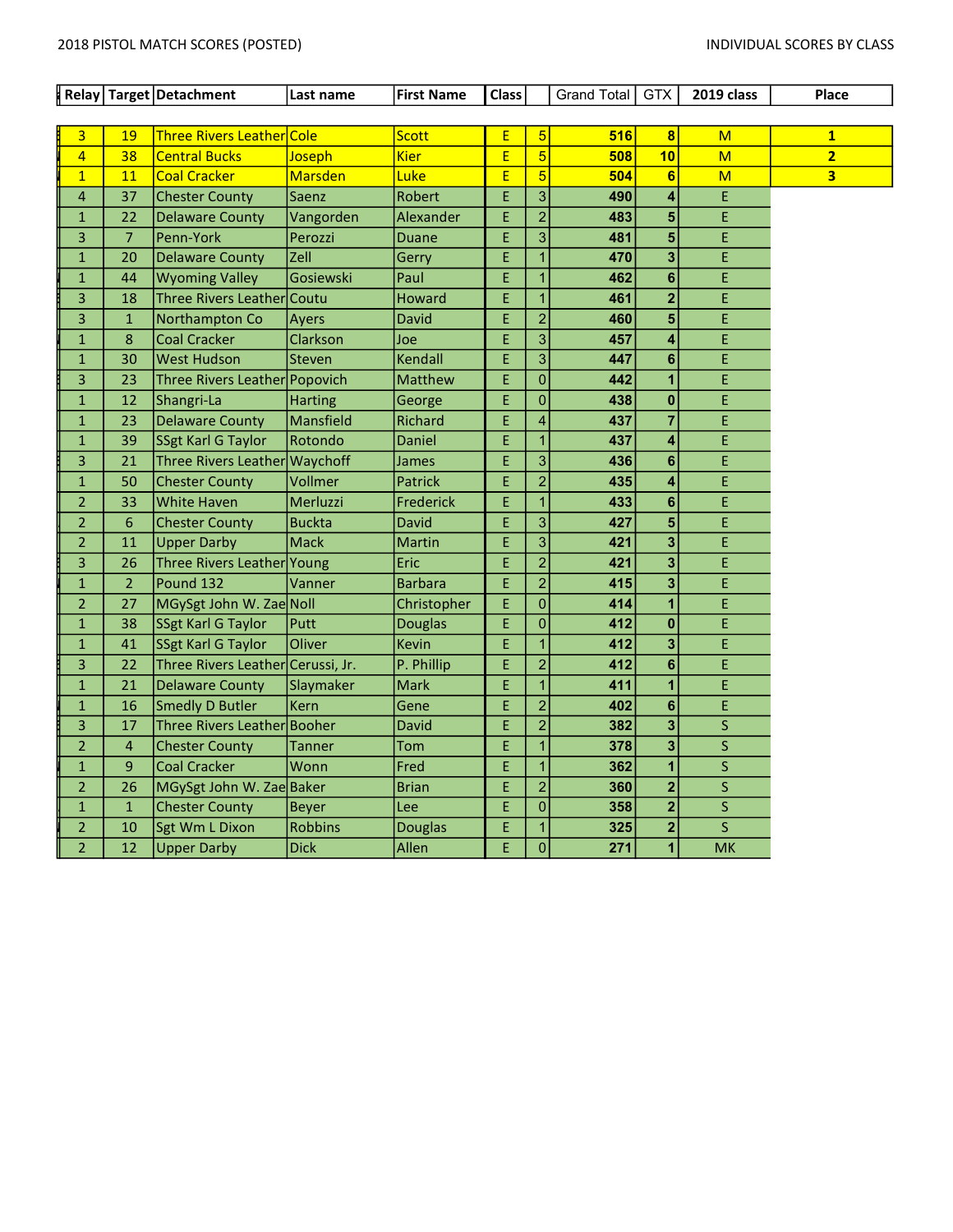┙

|                         |                 | Relay   Target   Detachment | Last name         | <b>First Name</b> | Class                   |                | <b>Grand Total</b> | GTX            | 2019 class   | Place          |
|-------------------------|-----------------|-----------------------------|-------------------|-------------------|-------------------------|----------------|--------------------|----------------|--------------|----------------|
|                         |                 |                             |                   |                   |                         |                |                    |                |              |                |
|                         | 28              | <b>West Hudson</b>          | <b>Riley</b>      | <b>Joe</b>        | S                       | 3              | 463                | 6              | E            | $\mathbf{1}$   |
| $\overline{2}$          | 32 <sub>2</sub> | <b>White Haven</b>          | <b>Dixon</b>      | Paul              | $\overline{\mathsf{S}}$ |                | 443                | 4              | S            | $\overline{2}$ |
| $\overline{\mathbf{1}}$ | 47              | <b>Wyoming Valley</b>       | <b>Papinchak</b>  | Robert            | $\overline{\mathsf{S}}$ | 1              | 407                | 5              | S            | 3              |
| $\mathbf{1}$            | 29              | <b>West Hudson</b>          | Cusumano          | Rod               | S                       |                | 405                | $\overline{2}$ | E            |                |
| $\overline{2}$          | 23              | <b>Bethlehem</b>            | Anderson          | Scott             | S                       |                | 397                |                | S            |                |
| $\overline{2}$          | 49              | Northampton Co              | <b>Hockenbury</b> | Robert            | S                       | $\mathbf{0}$   | 396                |                | S            |                |
| $\mathbf{1}$            | 24              | Delaware County             | <b>Miccolucci</b> | <b>Rick</b>       | S                       | $\Omega$       | 390                |                | S            |                |
| $\mathbf{1}$            | $\overline{4}$  | <b>Penn-York</b>            | <b>Mosier</b>     | <b>Charles</b>    | S                       | $\mathbf{0}$   | 390                | 0              | S            |                |
| $\overline{2}$          | 9               | Sgt Wm L Dixon              | <b>Robbins</b>    | Daniel            | S                       | $\Omega$       | 382                | 1              | S            |                |
| $\overline{2}$          | 19              | Lewis B. Puller, Jr.        | <b>Kipp</b>       | Lawrence          | $\mathsf{S}$            |                | 374                | 1              | $\mathsf{S}$ |                |
| $\mathbf{1}$            | 40              | SSgt Karl G Taylor          | <b>Malloy</b>     | <b>Dolan</b>      | S                       | $\Omega$       | 371                | $\overline{2}$ | S            |                |
| 3                       | 10              | Penn-York                   | <b>Horrocks</b>   | <b>Milford</b>    | S                       |                | 370                | $\mathbf{z}$   | S            |                |
| $\overline{2}$          | $\overline{2}$  | <b>Penn-York</b>            | <b>Schrimp</b>    | Roy               | S                       | $\mathbf{0}$   | 367                | 0              | S            |                |
| $\mathbf{1}$            | 31              | <b>West Hudson</b>          | <b>Tridente</b>   | <b>Mario</b>      | S                       |                | 348                |                | S            |                |
| $\overline{2}$          | 39              | Conemaugh Valley            | <b>Burgan</b>     | Michael           | S                       | $\Omega$       | 300                | 0              | S            |                |
| 3                       | 11              | Penn-York                   | Pardee            | <b>Darrell</b>    | S                       | 0              | 295                | 0              | <b>MK</b>    |                |
| $\overline{2}$          | 34              | <b>White Haven</b>          | Salerno, SR       | Michael           | S.                      |                | 292                |                | S            |                |
| $\mathbf{1}$            | 17              | Smedly D Butler             | Spano             | Robert            | S                       | $\overline{c}$ | 286                | $\overline{2}$ | <b>MK</b>    |                |

| $\overline{2}$ | 28           | MGySgt John W. Zae Volz     |                  | William         | <b>MK</b> | $\overline{2}$ | 453      | 4              | E         | $\mathbf{1}$            |
|----------------|--------------|-----------------------------|------------------|-----------------|-----------|----------------|----------|----------------|-----------|-------------------------|
| $\mathbf{1}$   | 25           | <b>Delaware County</b>      | <b>Neiley</b>    | Amy             | <b>MK</b> | 3              | 402      | 5              | E         | $\overline{2}$          |
| $\overline{2}$ | 13           | <b>Upper Darby</b>          | <b>McMonagle</b> | <b>Rich</b>     | <b>MK</b> | $\overline{0}$ | 355      | 1              | <b>MK</b> | $\overline{\mathbf{3}}$ |
| $\overline{2}$ | 8            | Sgt Wm L Dixon              | <b>Robbins</b>   | Joseph          | <b>MK</b> | $\overline{0}$ | 308      | $\overline{2}$ | <b>MK</b> |                         |
| $\overline{2}$ | 14           | <b>First Capitol</b>        | Langley          | <b>Stewart</b>  | <b>MK</b> | $\overline{0}$ | 300      | $\bf{0}$       | S.        |                         |
| $\overline{2}$ | 41           | <b>Conemaugh Valley</b>     | <b>Reynolds</b>  | Randy           | <b>MK</b> |                | 290      | $\overline{2}$ | <b>MK</b> |                         |
| $\overline{2}$ | 29           | MGySgt John W. Zae Cannon   |                  | Robert          | <b>MK</b> | $\overline{0}$ | 287      | $\bf{0}$       | <b>MK</b> |                         |
| $\overline{2}$ | 40           | <b>Conemaugh Valley</b>     | Costlow          | Kenneth         | <b>MK</b> | $\overline{0}$ | 285      | $\bf{0}$       | <b>MK</b> |                         |
| $\overline{2}$ | 48           | Northampton Co              | Pokojni          | Joseph          | <b>MK</b> | $\overline{0}$ | 282      | $\bf{0}$       | <b>MK</b> |                         |
| $\mathbf{1}$   | 5            | <b>Chester County</b>       | <b>Simcox</b>    | Walter          | <b>MK</b> | $\overline{0}$ | 281      | $\mathbf{0}$   | <b>MK</b> |                         |
| 3              | 28           | Three Rivers Leather Kelly  |                  | Frank           | <b>MK</b> | $\overline{0}$ | 271      | $\mathbf{0}$   | <b>MK</b> |                         |
| $\overline{3}$ | 5            | <b>Baltimore</b>            | Brown, III       | <b>James</b>    | <b>MK</b> | $\overline{2}$ | 270      | $\overline{2}$ | <b>MK</b> |                         |
| $\mathbf{1}$   | 14           | Shangri-La                  | Golling          | Richard         | <b>MK</b> | $\overline{0}$ | 239      | 1              | <b>MK</b> |                         |
| $\overline{2}$ | 18           | <b>Rolling Rock</b>         | Wegley           | George          | <b>MK</b> | $\overline{0}$ | 216      | $\bf{0}$       | <b>MK</b> |                         |
| $\mathbf{1}$   | 15           | Shangri-La                  | Molesworth       | David           | <b>MK</b> | $\overline{0}$ | 213      | $\bf{0}$       | <b>MK</b> |                         |
| $\mathbf{1}$   | 13           | Shangri-La                  | <b>Mihalic</b>   | Raymond         | <b>MK</b> | $\overline{0}$ | 211      | $\bf{0}$       | <b>MK</b> |                         |
| $\overline{2}$ | 35           | <b>White Haven</b>          | Younker          | <b>Terrence</b> | <b>MK</b> | $\overline{0}$ | 194      | $\bf{0}$       | <b>MK</b> |                         |
| $\mathbf{1}$   | 46           | <b>Wyoming Valley</b>       | <b>Banaszek</b>  | Edward          | <b>MK</b> |                | 175      | 3 <sup>1</sup> | <b>MK</b> |                         |
| $\mathbf{1}$   | 19           | <b>First Capitol</b>        | <b>Sheriff</b>   | Gordon          | <b>MK</b> | $\overline{0}$ | 173      | $\bf{0}$       | <b>MK</b> |                         |
| 3              | 4            | <b>Baltimore</b>            | Vaughn           | Raymond         | <b>MK</b> | $\overline{0}$ | 173      | $\bf{0}$       | <b>MK</b> |                         |
| $\overline{2}$ | $\mathbf{1}$ | <b>West Hudson</b>          | Otero            | Angel           | <b>MK</b> | $\overline{0}$ | 161      | $\bf{0}$       | <b>MK</b> |                         |
| $\overline{2}$ | 30           | MGySgt John W. Zae Phillips |                  | Steven          | <b>MK</b> | $\overline{0}$ | 145      | $\bf{0}$       | <b>MK</b> |                         |
| $\overline{2}$ | 50           | Northampton Co              | <b>Mitzak</b>    | John            | <b>MK</b> | $\overline{0}$ | 124      | $\bf{0}$       | <b>MK</b> |                         |
| $\mathbf{1}$   | 37           | SSgt Karl G Taylor          | <b>Betts</b>     | Michael         | <b>MK</b> | $\overline{0}$ | $\bf{0}$ | $\mathbf{0}$   | <b>MK</b> |                         |